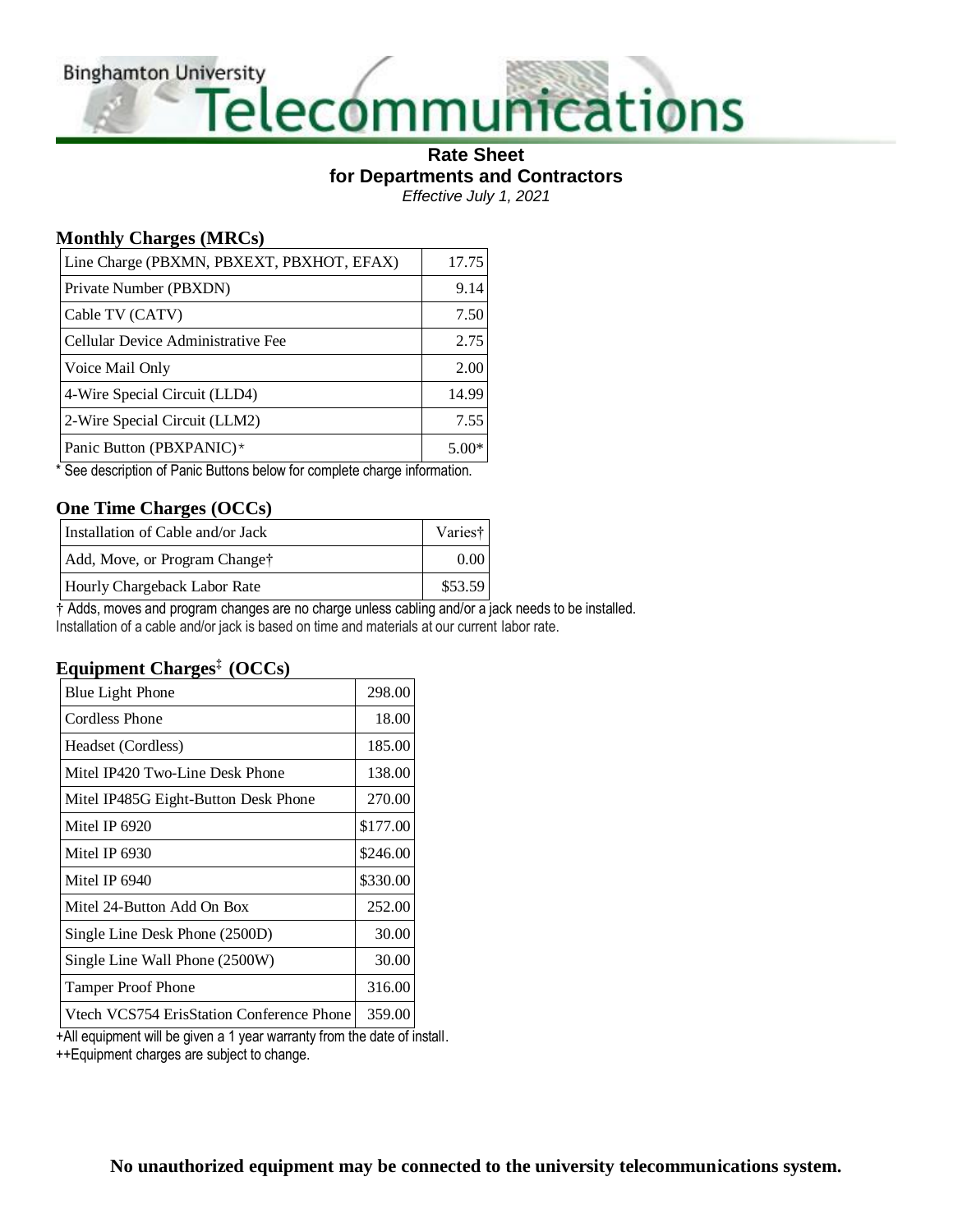| 800-595-95 <i>1</i>             | <b>Cordless Phone (CORDLESS) with Caller ID:</b><br><b>Price: \$18.00</b>                                                                                                                                                                                                                                                                                                                                                                                                                                                                                                                   |
|---------------------------------|---------------------------------------------------------------------------------------------------------------------------------------------------------------------------------------------------------------------------------------------------------------------------------------------------------------------------------------------------------------------------------------------------------------------------------------------------------------------------------------------------------------------------------------------------------------------------------------------|
|                                 | <b>Cordless Headset (HDSETC):</b><br>Price: \$185.00                                                                                                                                                                                                                                                                                                                                                                                                                                                                                                                                        |
|                                 | Cordless headset and charging stand.                                                                                                                                                                                                                                                                                                                                                                                                                                                                                                                                                        |
|                                 | <b>Mitel IP420 Two-Line Desk Phone</b><br>Price: \$138.00                                                                                                                                                                                                                                                                                                                                                                                                                                                                                                                                   |
| <b>ShoreTel</b><br>indsay Clark | The Shoretel IP420 delivers features in a two line<br>configuration. This phone has a lower speed<br>data switch connection $(10/100)$                                                                                                                                                                                                                                                                                                                                                                                                                                                      |
|                                 | Features: Transfer, Conference, Hold, Redial<br>(history), Voicemail, High contrast display                                                                                                                                                                                                                                                                                                                                                                                                                                                                                                 |
|                                 | Mitel IP485G Eight-Line Desk Phone (485G)<br><b>Price: \$270.00</b>                                                                                                                                                                                                                                                                                                                                                                                                                                                                                                                         |
|                                 | An eight-line phone with a crisp 480 x 272 pixels<br>backlit color display offers an expanded<br>directory with unlimited alphanumeric lookup<br>with sort by first or last names. The redial /<br>history key provides unlimited filter by first / last<br>names and alphanumeric lookup. These features<br>and the built-in visual voice mail application<br>make this phone ideal for the advanced<br>professional. Also includes six feature keys, five<br>soft keys, a full-duplex speakerphone and<br>integrated headset jack and a 10/100/1000<br>Ethernet switch for Gigabit speed. |
|                                 | Features: Transfer, Conference, Hold, History,<br>Voicemail, Directory                                                                                                                                                                                                                                                                                                                                                                                                                                                                                                                      |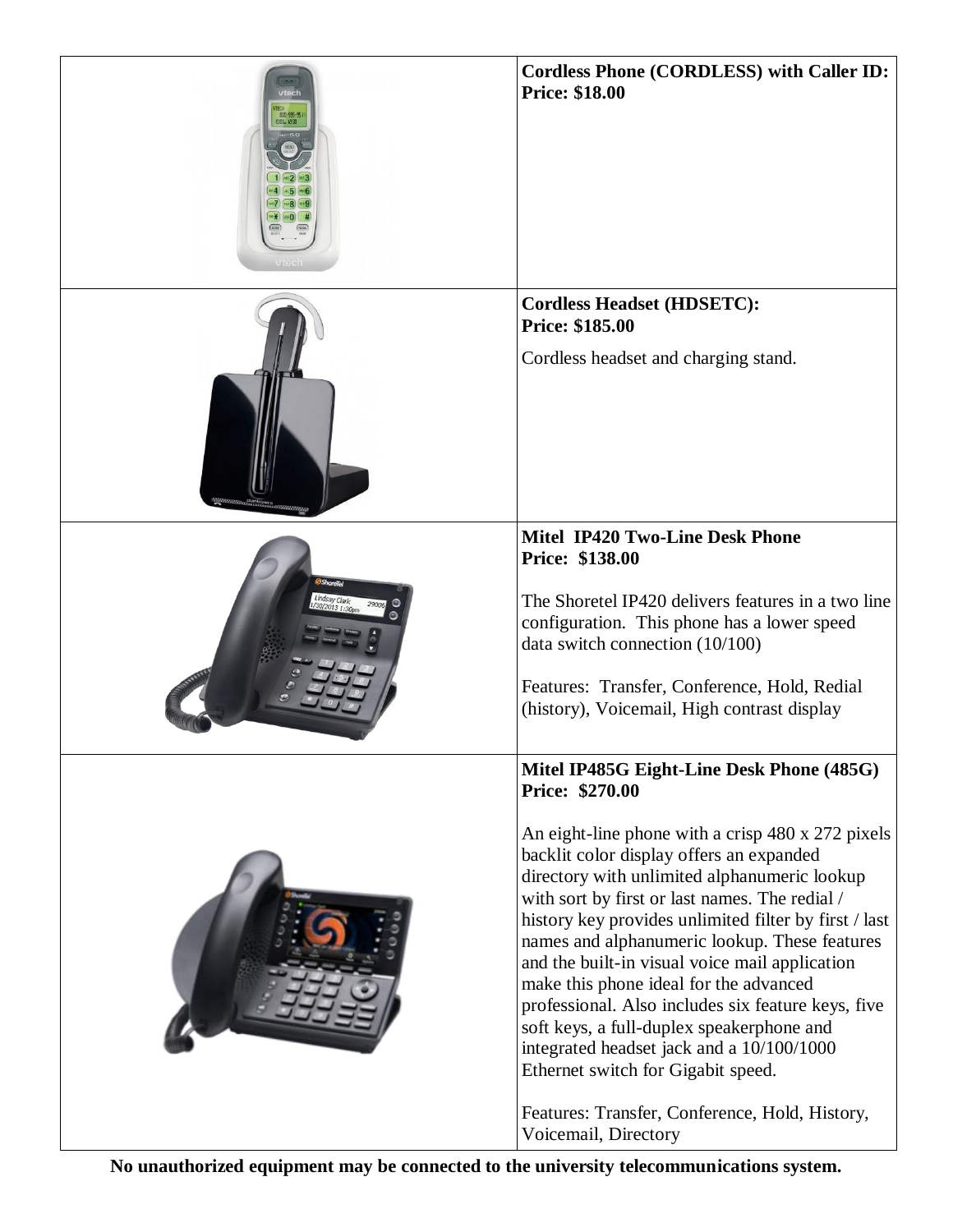

### **Mitel 6920 IP PHONE Price: \$177.00**

Designed from the ground up to combine flexibility and reliability for all users.

- 3.5" QVGA (320x240 pixel) color display
- Speech optimized corded handset
- 18 Programmable Keys
- 4 Context sensitive soft keys
- Native DHSG/EHS analog headset support USB port for headsets and accessories



## **Mitel 6930 IP PHONE Price: \$246**

A robust and highly customizable desktop communication tool designed to maximize the communication experience.

- $\bullet$  4.3" (480x272 pixel) color display
- Bluetooth 4.1
- Mobile Integration
- USB Mobile phone charging point
- 72 Programmable keys
- 5 Context sensitive soft keys
- Speech optimized corded handset
- Support for optional Cordless handset
- Enhanced full-duplex speakerphone
- Highly customizable via optional accessories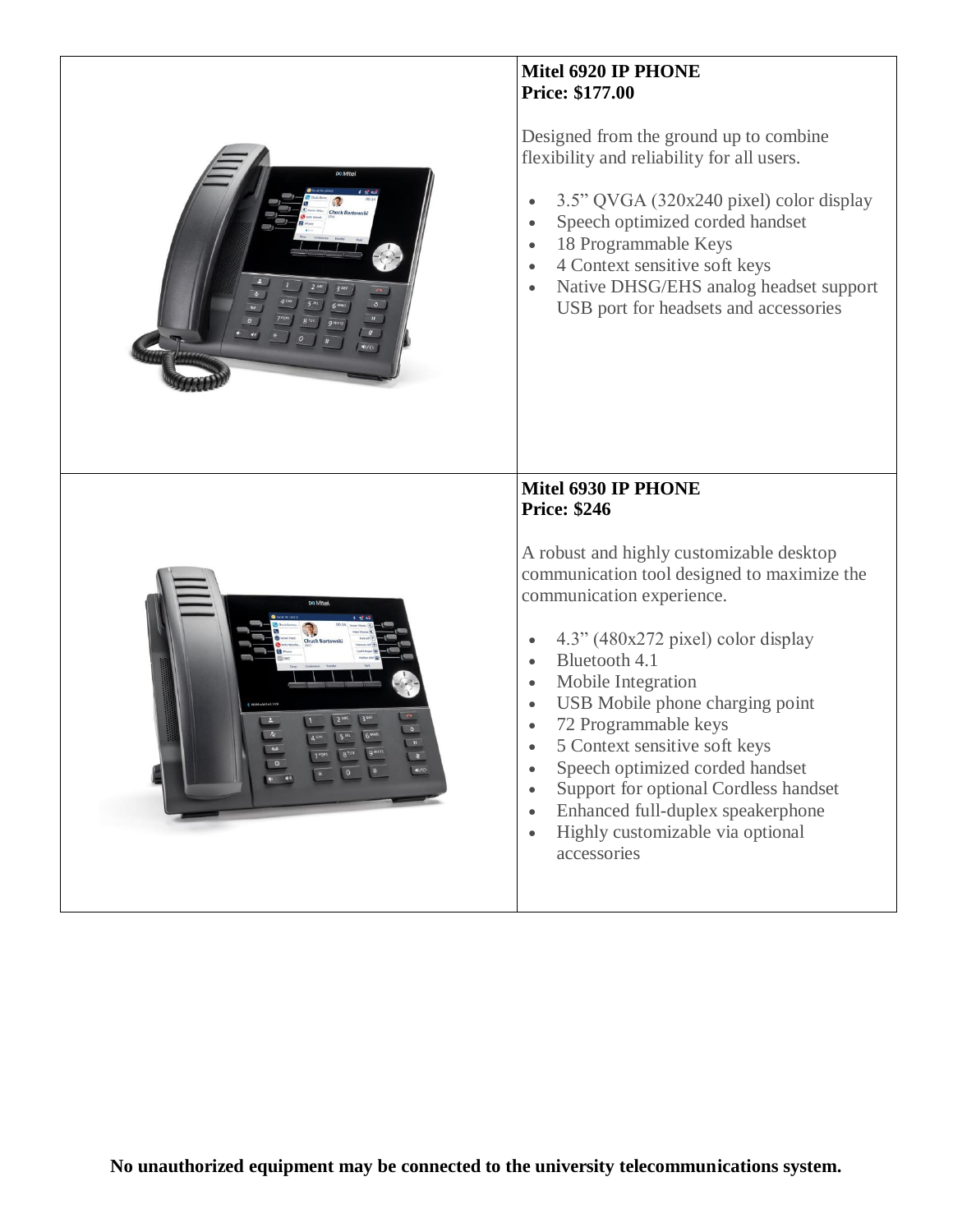